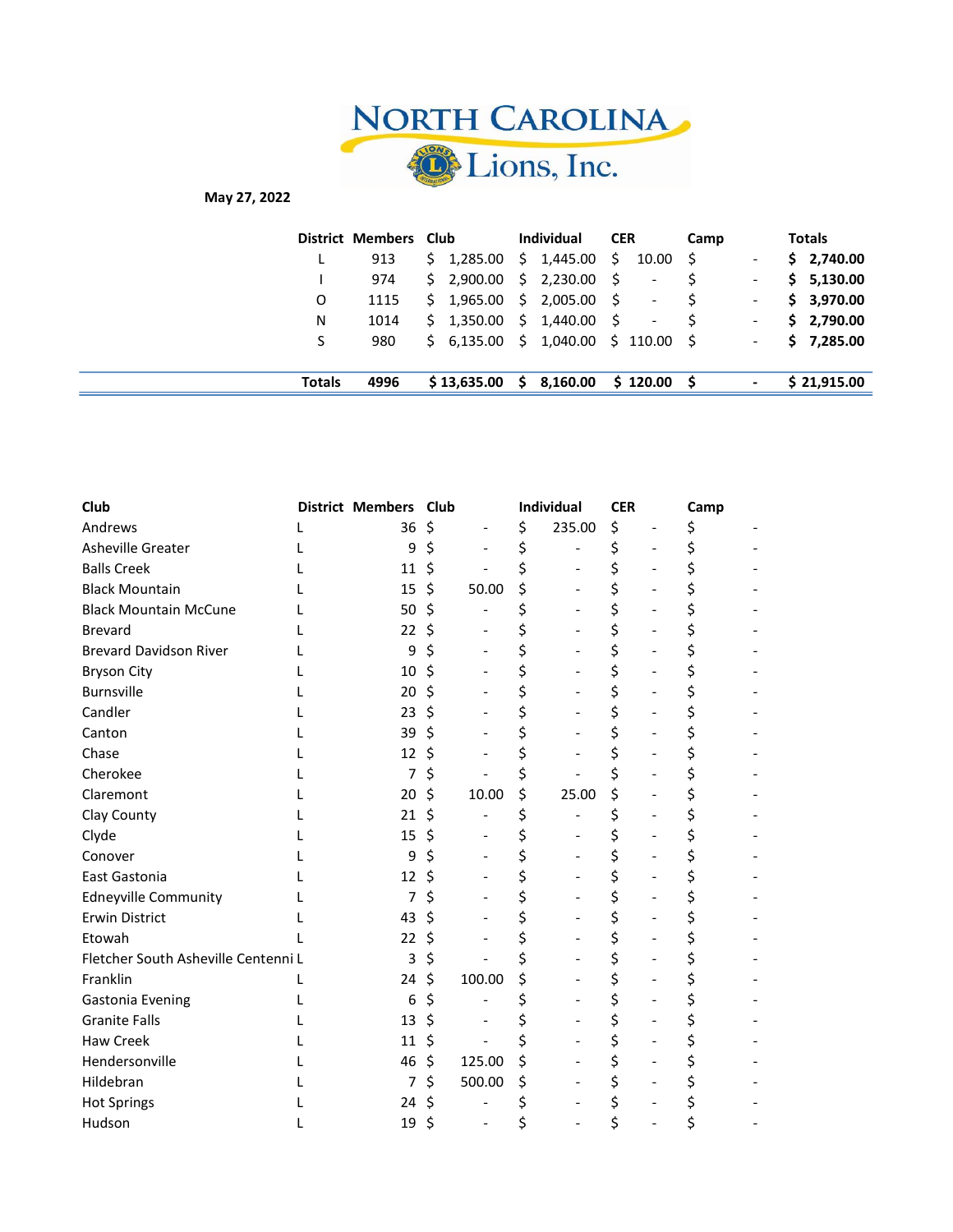| Lake Lure                |   | 31               | \$                             | \$             | \$          | \$                   |  |
|--------------------------|---|------------------|--------------------------------|----------------|-------------|----------------------|--|
| Lincolnton               |   | 15               | \$                             | \$<br>400.00   | \$          |                      |  |
| Long View                |   | 17               | \$<br>50.00                    | \$             | \$          | \$                   |  |
| Maggie Valley            |   | 19               | \$                             | \$             | \$          | \$                   |  |
| Marion                   |   | 17               | \$                             | \$             |             | \$                   |  |
| Mars Hill                |   | 10               | \$                             | \$             | \$          |                      |  |
| Mills River              |   | 16               | \$                             | \$             | \$          | \$                   |  |
| Mount Holly              |   | 4                | \$                             | \$             | \$          | \$                   |  |
| Mountain Home            |   | 6                | \$                             | \$             | \$          | \$                   |  |
| Newton                   |   | 7                | \$                             | \$<br>50.00    | \$          | \$                   |  |
| Pisgah Forest            |   | 13               | \$<br>75.00                    | \$             |             |                      |  |
| Rutherford College       |   | 16               | \$                             | \$             |             | \$                   |  |
| Rutherfordton            |   | 17               | \$                             | \$<br>400.00   | \$          | \$                   |  |
| Saint Stephens           |   | 8                | \$<br>$\overline{\phantom{a}}$ | \$             |             | \$                   |  |
| Sand Hill                |   | 15               | \$                             | \$             |             | \$                   |  |
| Shelby                   |   | 15               | \$<br>375.00                   | \$             | \$          |                      |  |
| Sherrills Ford           |   | 15               | \$                             | \$<br>280.00   | \$<br>10.00 | \$                   |  |
| Spruce Pine              |   | 7                | \$                             | \$             | \$          | \$                   |  |
| Swannanoa Valley L C     |   | 4                | \$                             | \$             | \$          |                      |  |
| Sylva Cullowhee          |   | 10               | \$                             | \$             | \$          | \$                   |  |
| Valdese                  |   | 15               | \$                             | \$             | \$          |                      |  |
| <b>Valley Springs</b>    |   | 10               | \$                             | \$             | \$          | \$                   |  |
|                          |   |                  | \$                             |                | \$          |                      |  |
| Waynesville              |   | 12               |                                | \$             |             | \$                   |  |
| Weaverville              |   | 23               | \$                             | \$             | \$          | \$                   |  |
| West Hickory VIP         |   | 26               | \$                             | \$             | \$          | \$                   |  |
|                          |   |                  |                                |                |             |                      |  |
| L Misc                   | L | 0                | \$                             | \$<br>55.00    |             | \$                   |  |
| <b>Totals</b>            |   | $\pmb{0}$<br>913 | \$<br>1,285.00                 | \$<br>1,445.00 | \$<br>10.00 | \$<br>$\overline{a}$ |  |
| Bethlehem                |   | 21               | \$<br>25.00                    | \$             | \$          | \$                   |  |
| Boone                    |   | 20               | \$                             | \$             |             |                      |  |
| <b>Charlotte Central</b> |   | 7                | \$                             | \$             |             |                      |  |
| Charlotte Southern       |   | 12               | \$                             | \$             | \$          | \$                   |  |
| Churchland               |   | 9                | \$                             | \$             | \$          | \$                   |  |
| Cleveland                |   | 29               | \$                             | \$<br>45.00    | \$          | \$                   |  |
| Concord                  |   | 26               | \$<br>100.00                   | \$<br>100.00   | \$          | \$                   |  |
| <b>Creston Riverview</b> |   | $12 \div$        |                                | \$             | \$          | \$                   |  |
| Davidson                 |   | 24               | \$                             | \$             | \$          | \$                   |  |
| Davis Townsend           |   | 19               | \$<br>875.00                   | \$<br>150.00   | \$          | \$                   |  |
| Denton                   |   | 34               | \$<br>200.00                   | \$<br>330.00   | \$          | \$                   |  |
| Derita                   |   | 13               | \$                             | \$             |             | \$                   |  |
| Dobson                   |   | 23               | \$                             | \$             | \$          | \$                   |  |
| Elkin                    |   | 7                | \$                             | \$             | \$          | \$                   |  |
| Fair Grove               |   | 13               | \$                             | \$             | \$          | \$                   |  |
| Harrisburg               |   | 16               | \$                             | \$             | \$          | \$                   |  |
| Hasty                    |   | 1                | \$                             | \$             | \$          | \$                   |  |
| <b>Hickory Grove</b>     |   | 8                | \$                             |                | \$          | \$                   |  |
| Kernersville             |   | 54               | \$<br>50.00                    | \$             | \$          | \$                   |  |
| King                     |   | 16               | \$                             | \$             | \$          | \$                   |  |
| Lake Norman L C          |   | 19               | \$                             | \$             | \$          | \$                   |  |
| Lexington Downtown       |   | 21               | \$<br>50.00                    | \$<br>220.00   | \$          | \$                   |  |
| Linwood                  |   | 15               | \$                             | \$             | \$          | \$                   |  |
| Midway                   |   | $11 \; \xi$      |                                | \$             | \$          | \$                   |  |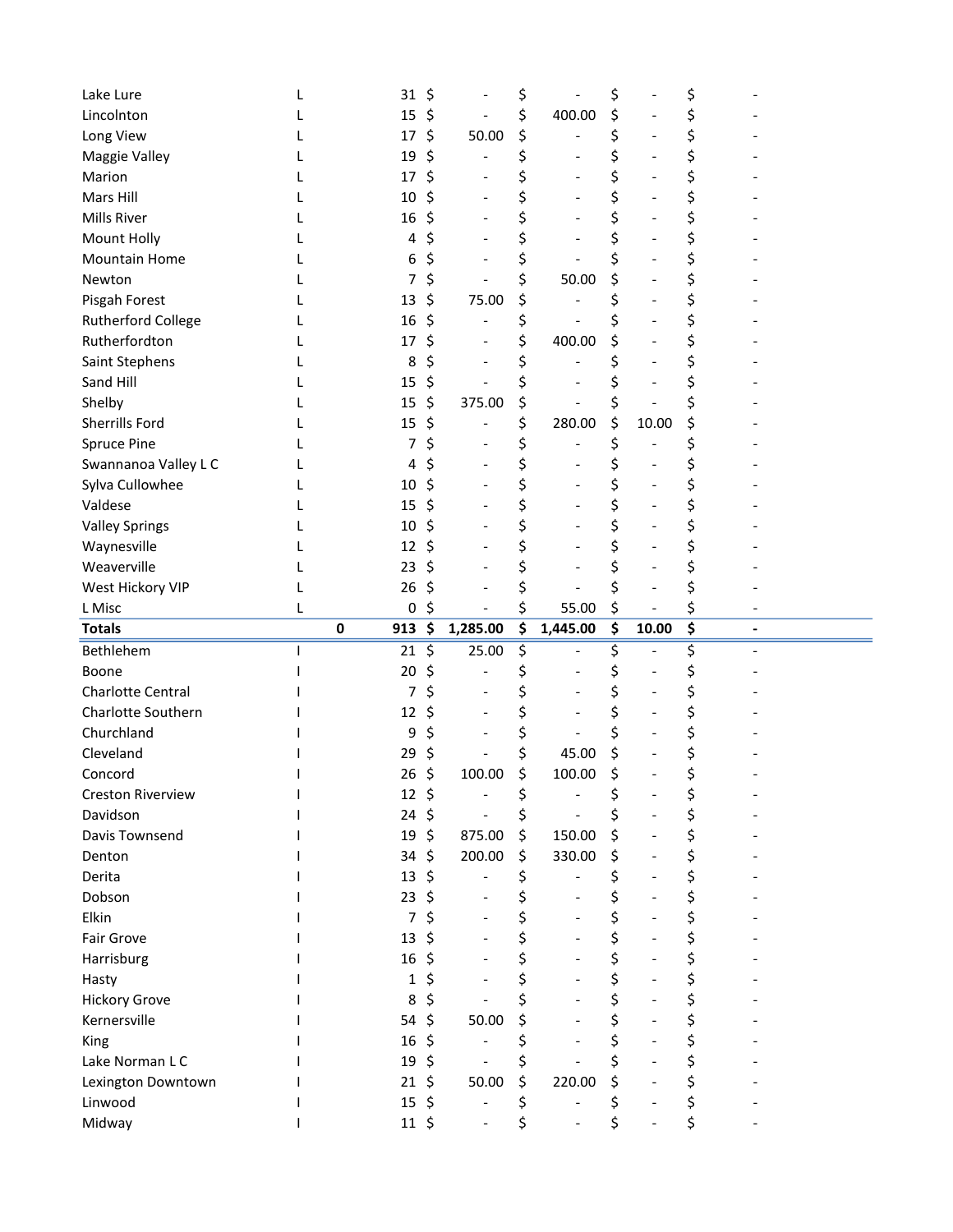| Mint Hill                                                              |                  | 29                              | \$       |          | \$       |                                   | \$       |                          | \$       |                          |
|------------------------------------------------------------------------|------------------|---------------------------------|----------|----------|----------|-----------------------------------|----------|--------------------------|----------|--------------------------|
| Mocksville                                                             |                  | 22                              | \$       | 200.00   | \$       | 100.00                            | \$       |                          |          |                          |
| Mooresville                                                            |                  | 16                              | \$       |          | \$       |                                   | \$       |                          | \$       |                          |
| <b>Mount Airy</b>                                                      |                  | 17                              | \$       |          | \$       | $\overline{\phantom{0}}$          | \$       |                          | \$       |                          |
| Mt Pleasant                                                            |                  | 47                              | \$       | 450.00   | \$       |                                   | \$       |                          |          |                          |
| North Charlotte                                                        |                  | 12                              | \$       |          |          |                                   | \$       |                          |          |                          |
| North Davidson                                                         |                  | 18                              | \$       | 50.00    | \$       |                                   | \$       |                          | \$       |                          |
| North Wilkesboro                                                       |                  | 41                              | \$       |          |          |                                   | \$       |                          | \$       |                          |
| Odell                                                                  |                  | 13                              | \$       |          |          |                                   | \$       |                          | \$       |                          |
| Pilot                                                                  |                  | 38                              | \$       | 50.00    | \$       |                                   | \$       |                          | \$       |                          |
| Pinnacle                                                               |                  | 14                              | \$       |          | \$       |                                   | \$       |                          |          |                          |
| Rockwell                                                               |                  | 9                               | \$       |          | \$       | 875.00                            | \$       |                          | \$       |                          |
| Salisbury                                                              |                  | 41                              | \$       | 150.00   | \$       | 325.00                            | \$       |                          | \$       |                          |
| South Iredell                                                          |                  | 11                              | \$       |          | \$       |                                   | \$       |                          | \$       |                          |
| Sparta                                                                 |                  | 21                              | \$       |          |          |                                   | \$       |                          | \$       |                          |
| Taylorsville                                                           |                  | 11                              | \$       |          | \$       |                                   | \$       |                          |          |                          |
| Thomasville                                                            |                  | 52                              | \$       | 200.00   | \$       | 35.00                             | \$       |                          | \$       |                          |
| Troutman                                                               |                  | 6                               | \$       | 100.00   | \$       |                                   | \$       |                          | \$       |                          |
| Wallburg                                                               |                  | 13                              | \$       |          | Ś        |                                   | \$       |                          | \$       |                          |
| <b>Walnut Cove</b>                                                     |                  | 8                               | \$       |          |          |                                   | \$       |                          | \$       |                          |
| West Iredell                                                           |                  | 17                              | \$       |          | \$       |                                   | \$       |                          |          |                          |
| West Jefferson                                                         |                  | 27                              | \$       |          | \$       | 25.00                             | \$       |                          | \$       |                          |
| West Lexington                                                         |                  | 10                              | \$       | 250.00   | \$       | 25.00                             | \$       |                          | \$       |                          |
| Winston Salem Konnoak Hills                                            |                  | 14                              | \$       | 50.00    | \$       |                                   | \$       |                          | \$       |                          |
| Winston Salem Twin City Host                                           |                  | 24                              | \$       | 100.00   | \$       |                                   | \$       |                          |          |                          |
|                                                                        |                  |                                 |          |          |          |                                   |          |                          |          |                          |
|                                                                        |                  |                                 |          |          |          |                                   |          |                          |          |                          |
| Yadkinville                                                            |                  | 13                              | \$       |          |          |                                   | \$       |                          |          |                          |
| I Misc<br><b>Totals</b>                                                |                  | $\pmb{0}$<br>$\mathbf 0$<br>974 | \$<br>\$ | 2,900.00 | \$<br>\$ | 2,230.00                          | \$<br>\$ | $\blacksquare$           | \$<br>\$ | $\overline{\phantom{a}}$ |
|                                                                        | O                |                                 |          |          |          |                                   |          | $\blacksquare$           |          |                          |
| Aberdeen                                                               | O                | 24<br>17                        | \$       |          | \$       |                                   | \$       |                          | \$       |                          |
| <b>Alamance Community</b>                                              | O                | 14                              | \$       |          |          |                                   | \$       |                          |          |                          |
| Albemarle                                                              |                  |                                 | \$       |          | \$       |                                   | \$       |                          | \$       |                          |
| <b>Archdale Trinity</b>                                                | O<br>O           | 8                               | \$       | 100.00   | \$       |                                   | \$       |                          |          |                          |
| Asheboro                                                               | O                | 18                              | \$       |          | \$       | 20.00<br>$\overline{\phantom{0}}$ | \$       |                          | \$       |                          |
| <b>Biscoe</b>                                                          |                  | 14                              | \$       |          | \$       |                                   | \$       |                          | \$       |                          |
| Broadway                                                               | O<br>O           | 26                              | \$       |          | \$       |                                   | \$       |                          | \$       |                          |
| Candor                                                                 |                  | 15                              | \$       |          | \$       |                                   | \$       |                          | \$       |                          |
| Carrboro                                                               | O<br>O           | 3                               | \$       |          | \$       | $\overline{\phantom{0}}$          | \$       | $\overline{\phantom{a}}$ | \$       |                          |
| Coleridge                                                              |                  | 15                              | \$       |          | \$       |                                   | \$       |                          | \$       |                          |
| Creedmoor                                                              | O                | 8                               | \$       |          | \$       |                                   | \$       |                          | \$       |                          |
| Durham                                                                 | O<br>O           | 69                              | \$       |          | \$       | 50.00                             | \$       |                          | \$       |                          |
| Eden                                                                   |                  | 27                              | \$       |          | \$       |                                   | \$       | $\overline{a}$           | \$       |                          |
| Ellerbe                                                                | O                | 18                              | \$       |          | \$       | $\overline{\phantom{0}}$          | \$       |                          | \$       |                          |
| Farmer                                                                 | O                | 21                              | \$       |          | \$       |                                   | \$       |                          | \$       |                          |
| Gibsonville                                                            | O                | 12                              | \$       |          | \$       |                                   | \$       |                          | \$       |                          |
| Goldston                                                               | O<br>O           | 28                              | \$       |          | \$       | 150.00                            | \$       |                          | \$       |                          |
| <b>Grays Chapel</b>                                                    |                  | 26                              | \$       |          | \$       |                                   | \$       | $\overline{\phantom{a}}$ | \$       |                          |
| <b>Greater Monroe</b>                                                  | O                | 6                               | \$       |          | \$       |                                   | \$       | $\overline{\phantom{a}}$ | \$       |                          |
| Greensboro                                                             | O                | 53                              | \$       | 400.00   | \$       |                                   | \$       |                          | \$       |                          |
| Greensboro Gate City                                                   | O                | 14                              | \$       | 40.00    | \$       | 50.00                             | \$       |                          | \$       |                          |
| <b>Greensboro Hamilton Lakes</b><br><b>Guilford County Women Cyber</b> | O<br>$\mathsf O$ | 24<br>40 \$                     | \$       |          | \$<br>\$ |                                   | \$<br>\$ |                          | \$<br>\$ |                          |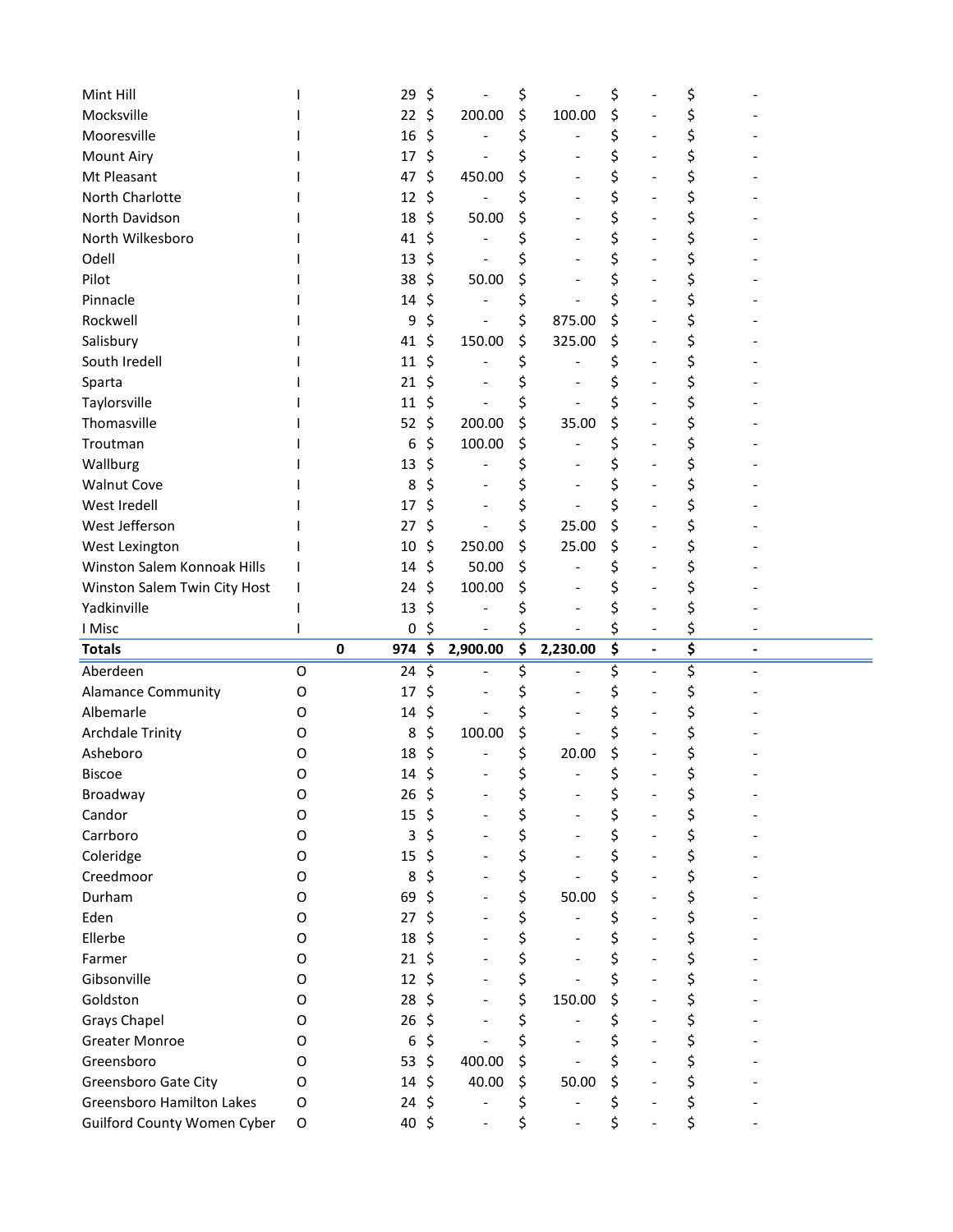| Hamlet<br>O                               |   | 23        | \$                             | \$       | 100.00                   | \$       |                          | \$       |                              |
|-------------------------------------------|---|-----------|--------------------------------|----------|--------------------------|----------|--------------------------|----------|------------------------------|
| <b>High Point</b><br>0                    |   | 23        | \$                             | \$       |                          | \$       |                          | \$       |                              |
| <b>Indian Trail</b><br>O                  |   | 13        | \$<br>$\overline{\phantom{a}}$ | \$       |                          | \$       |                          | \$       |                              |
| Jamestown<br>O                            |   | 12        | \$                             | \$       | 530.00                   | \$       |                          | \$       |                              |
| Julian<br>O                               |   | 10        | \$<br>100.00                   | \$       |                          | \$       |                          | \$       |                              |
| Liberty<br>O                              |   | 13        | \$<br>100.00                   | \$       | 30.00                    | \$       |                          | \$       |                              |
| Madison<br>O                              |   | 11        | \$                             | \$       |                          | \$       |                          | \$       |                              |
| Mayodan<br>O                              |   | 5         | \$<br>$\overline{\phantom{a}}$ | \$       |                          | \$       |                          | \$       |                              |
| Mc Leansville<br>O                        |   | 23        | \$                             | \$       |                          | \$       |                          | \$       |                              |
| Moncure<br>O                              |   | 15        | \$                             | \$       |                          | \$       |                          | \$       |                              |
| Mount Gilead<br>O                         |   | 28        | \$                             | \$       |                          | \$       |                          | \$       |                              |
| North Moore<br>O                          |   | 29        | \$                             | \$       |                          | \$       |                          | \$       |                              |
| Norwood<br>O                              |   | 15        | \$<br>$\overline{\phantom{a}}$ | \$       |                          | \$       |                          | \$       |                              |
| Oak Ridge<br>0                            |   | 14        | \$                             | \$       |                          | \$       |                          | \$       |                              |
| Oakboro<br>O                              |   | 13        | \$                             | \$       |                          | \$       |                          | \$       |                              |
| Oxford<br>O                               |   | 26        | \$<br>350.00                   | \$       | 675.00                   | \$       |                          | \$       |                              |
| Pleasant Garden<br>0                      |   | 22        | \$                             | \$       | 50.00                    | \$       |                          | \$       |                              |
| Reidsville<br>O                           |   | 33        | \$<br>450.00                   | \$       | 50.00                    | \$       | -                        | \$       |                              |
| Rockingham<br>O                           |   | 17        | \$<br>100.00                   | \$       |                          |          |                          | \$       |                              |
| Sanford<br>O                              |   | 79        | \$                             | \$       |                          | \$       |                          |          |                              |
|                                           |   |           |                                |          |                          | \$       |                          | \$       |                              |
| Siler City<br>O                           |   | 24        | \$                             | \$       |                          | \$       |                          | \$       |                              |
| South Chatham L C<br>O                    |   | 10        | \$<br>$\overline{\phantom{a}}$ | \$       | $\overline{\phantom{a}}$ | \$       |                          | \$       |                              |
| Troy<br>O                                 |   | 18        | \$                             | \$       |                          | \$       |                          | \$       |                              |
| Unionville<br>O                           |   | 23        | \$<br>75.00                    | \$       |                          | \$       |                          | \$       |                              |
| Vass<br>0                                 |   | 39        | \$<br>50.00                    | \$       |                          | \$       |                          | \$       |                              |
| Wadesboro<br>O                            |   | 9         | \$                             | \$       | 300.00                   | \$       |                          | \$       |                              |
| Waxhaw<br>O                               |   | 21        | \$<br>$\overline{\phantom{a}}$ | \$       |                          | \$       |                          | \$       |                              |
| West Montgomery LC<br>O                   |   | 11        | \$                             | \$       |                          | \$       |                          | \$       |                              |
| <b>West Stanly</b><br>O                   |   | 21        | \$<br>150.00                   | \$       |                          | \$       |                          | \$       |                              |
| O<br>Wingate                              |   | 15        | \$                             | \$       |                          | \$       |                          | \$       |                              |
| O Misc<br>O                               |   | $\pmb{0}$ | \$<br>50.00                    | \$       |                          | \$       |                          | \$       |                              |
| <b>Totals</b>                             | 0 | 1115      | \$<br>1,965.00                 | \$       | 2,005.00                 | \$       | $\blacksquare$           | \$       | $\qquad \qquad \blacksquare$ |
| Anderson Creek<br>${\sf N}$               |   | 37        | \$                             | \$       |                          | \$       | $\overline{a}$           | \$       |                              |
| N<br>Angier                               |   | 18        | \$<br>$\overline{\phantom{a}}$ | \$       |                          | \$       | $\overline{a}$           | \$       |                              |
| N<br>Aurora                               |   | 14        | \$                             | \$       |                          | \$       |                          | \$       |                              |
| Bath<br>N                                 |   | 16        | \$                             | \$       | $\overline{\phantom{a}}$ | \$       |                          | \$       |                              |
| <b>Beaufort</b><br>N                      |   | 36        | \$<br>100.00                   | \$       | $\overline{\phantom{a}}$ | \$       | $\overline{\phantom{a}}$ | \$       |                              |
| Benson<br>N                               |   | 33        | \$                             | \$       |                          | \$       | $\overline{\phantom{a}}$ | \$       |                              |
| <b>Buies Creek</b><br>N                   |   | 8         | \$<br>$\overline{\phantom{0}}$ | \$       |                          | \$       |                          | \$       |                              |
| <b>Burgaw</b><br>N                        |   | 14        | \$<br>325.00                   | \$       | 75.00                    | \$       |                          | \$       |                              |
| Calabash<br>N                             |   | 27        | \$<br>175.00                   | \$       | 50.00                    | \$       | $\overline{\phantom{a}}$ | \$       |                              |
| Chadbourn<br>N                            |   | 8         | \$<br>$\overline{\phantom{0}}$ | \$       | $\overline{a}$           | \$       | $\overline{\phantom{a}}$ | \$       |                              |
| Clarkton<br>N                             |   |           |                                |          |                          |          |                          | \$       |                              |
|                                           |   | 14        | \$                             | \$       |                          | \$       |                          |          |                              |
| Clinton<br>N                              |   | 18        | \$<br>$\overline{\phantom{a}}$ | \$       |                          | \$       |                          | \$       |                              |
| Coats<br>N                                |   | 20        | \$<br>$\blacksquare$           | \$       | $\overline{\phantom{a}}$ | \$       |                          | \$       |                              |
| Dunn<br>Ν                                 |   | 8         | \$<br>$\overline{\phantom{a}}$ | \$       | $\overline{\phantom{a}}$ | \$       | $\overline{\phantom{a}}$ | \$       |                              |
| N                                         |   | 10        | \$<br>$\overline{\phantom{a}}$ | \$       | $\overline{\phantom{a}}$ |          | $\overline{\phantom{a}}$ |          |                              |
| Dunn Mary Stewart Community<br>Erwin<br>N |   | 20        | \$<br>$\blacksquare$           |          |                          | \$       | $\overline{a}$           | \$       |                              |
| Faison<br>${\sf N}$                       |   | 12        | \$<br>$\overline{\phantom{0}}$ | \$<br>\$ |                          | \$       |                          | \$       |                              |
| Farmville<br>N                            |   | 11        | \$<br>50.00                    | \$       |                          | \$<br>\$ |                          | \$<br>\$ |                              |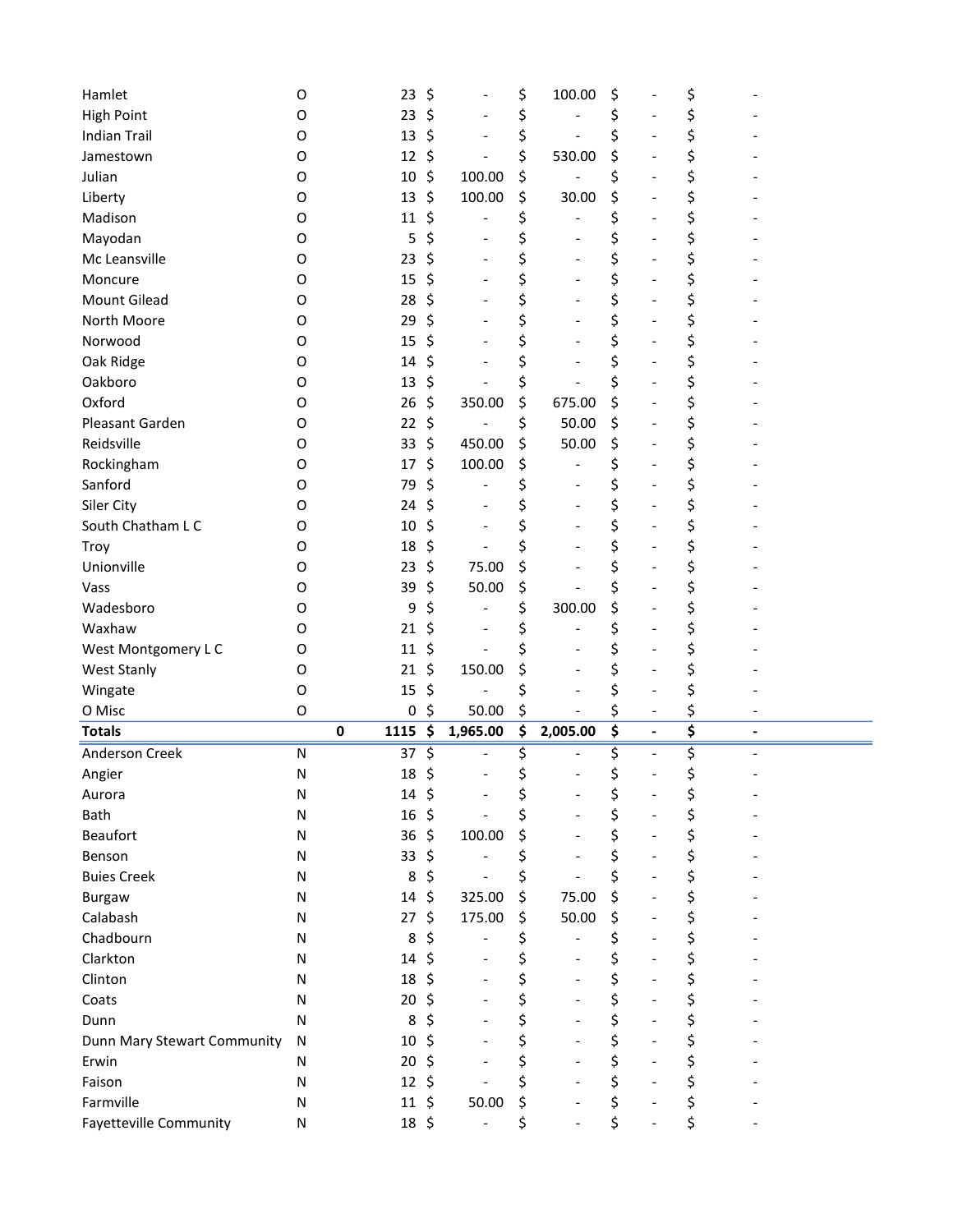| <b>Fayetteville Massey Hill</b>    | N         |             | 61          | \$<br>500.00                       | \$                            | 610.00                       | \$                              |                              | \$ |
|------------------------------------|-----------|-------------|-------------|------------------------------------|-------------------------------|------------------------------|---------------------------------|------------------------------|----|
| Godwin                             | N         |             | 13          | \$<br>75.00                        | \$                            |                              | \$                              |                              | \$ |
| Goldsboro Downtown                 | N         |             | 34          | \$                                 | \$                            |                              | \$                              |                              | \$ |
| Goldsboro Host                     | N         |             | 11          | \$<br>$\overline{\phantom{m}}$     | \$                            | 35.00                        | \$                              |                              | \$ |
| Greenville Host                    | N         |             | 10          | \$<br>$\overline{\phantom{m}}$     | \$                            |                              | \$                              |                              | \$ |
| Grifton                            | N         |             | 4           | \$<br>$\overline{\phantom{a}}$     | \$                            |                              | \$                              | $\qquad \qquad \blacksquare$ | \$ |
| Hampstead                          | N         |             | 8           | \$<br>$\overline{\phantom{a}}$     | \$                            | $\overline{\phantom{a}}$     | \$                              | $\qquad \qquad \blacksquare$ | \$ |
| Hanover                            | N         |             | 5           | \$                                 | \$                            |                              | \$                              |                              | \$ |
| Jacksonville Host                  | N         |             | 16          | \$                                 | \$                            |                              | \$                              |                              | \$ |
| Jacksonville New River             | N         |             | 9           | \$                                 | \$                            |                              | \$                              |                              | \$ |
| Jones County                       | N         |             | 8           | \$                                 | \$                            |                              | \$                              | $\qquad \qquad \blacksquare$ | \$ |
| Kenansville                        | N         |             | 12          | \$<br>$\overline{\phantom{a}}$     | \$                            |                              | \$                              | $\overline{\phantom{0}}$     | \$ |
| Kinston                            | N         |             | 27          | \$<br>$\overline{\phantom{a}}$     | \$                            | 100.00                       | \$                              |                              | \$ |
| Kinston Ram Neuse                  | N         |             | 17          | \$                                 | \$                            |                              | \$                              |                              | \$ |
| Lake Waccamaw                      | N         |             | 12          | \$                                 | \$                            |                              | \$                              |                              | \$ |
| Lillington                         | N         |             | 9           | \$                                 | \$                            |                              | \$                              | $\overline{\phantom{0}}$     | \$ |
| Lumberton                          | N         |             | 23          | \$<br>$\overline{\phantom{a}}$     | \$                            | $\qquad \qquad \blacksquare$ | \$                              | $\overline{\phantom{0}}$     | \$ |
| Maxton                             | N         |             | 11          | \$                                 | \$                            |                              | \$                              |                              | \$ |
| Mount Olive                        | N         |             | 5           | \$                                 | \$                            |                              | \$                              |                              | \$ |
| New Bern                           | N         |             | 18          | \$<br>100.00                       | \$                            | 50.00                        | \$                              |                              | \$ |
| New Bern Twin Rivers               | N         |             | 16          | \$                                 | \$                            | 520.00                       | \$                              |                              | \$ |
| Oak Island L C                     | N         |             | 12          | \$<br>$\overline{\phantom{a}}$     | \$                            |                              | \$                              | $\qquad \qquad \blacksquare$ | \$ |
| Pembroke                           | N         |             | 38          | \$<br>$\overline{\phantom{a}}$     | \$                            |                              | \$                              |                              | \$ |
| Pikeville                          | N         |             | 18          | \$                                 | \$                            |                              | \$                              |                              | \$ |
| Pine Level                         | N         |             | 27          | \$<br>$\overline{a}$               | \$                            |                              | \$                              | $\overline{a}$               | \$ |
| Princeton                          | N         |             | 12          | \$                                 | \$                            | $\overline{\phantom{a}}$     | \$                              | $\overline{\phantom{0}}$     | \$ |
| Rowland                            | N         |             | 6           | \$<br>$\overline{a}$               | \$                            | $\overline{\phantom{a}}$     | \$                              | $\qquad \qquad \blacksquare$ | \$ |
| Saint Pauls                        | N         |             | 9           | \$                                 | \$                            |                              | \$                              |                              | \$ |
| Selma                              | N         |             | 16          | \$                                 | \$                            |                              | \$                              |                              | \$ |
| Shallotte                          | N         |             | 25          | \$                                 | \$                            |                              | \$                              |                              | \$ |
| Smithfield                         | N         |             | 12          | \$                                 | \$                            |                              | \$                              | $\qquad \qquad \blacksquare$ | \$ |
| Snow Hill                          | N         |             | 10          | \$<br>25.00                        | \$                            | $\overline{\phantom{a}}$     | \$                              | $\qquad \qquad \blacksquare$ | \$ |
| Southeastern NC Eyecare Interest N |           |             | 6           | \$                                 | \$                            |                              | \$                              |                              | \$ |
| Southport                          | N         |             | 52          | \$                                 | \$                            |                              | \$                              |                              | \$ |
| Western Harnett                    | N         |             | 67          | \$                                 | \$                            |                              | \$                              |                              | \$ |
| Wilmington                         | ${\sf N}$ |             | 33          | \$                                 | \$                            |                              | \$                              |                              | \$ |
| N Misc                             | N         |             | 0           | \$                                 | \$                            |                              | \$                              |                              | \$ |
| <b>Totals</b>                      |           | $\mathbf 0$ | 1014        | \$<br>1,350.00                     | $\overline{\boldsymbol{\xi}}$ | 1,440.00                     | $\overline{\boldsymbol{\zeta}}$ | $\overline{a}$               | \$ |
| Apex                               | S         |             | 41          | \$                                 | \$,                           |                              | \$                              |                              | \$ |
| <b>Bunn Cert</b>                   | S         |             | 22          | \$<br>$\qquad \qquad \blacksquare$ | \$                            |                              | \$                              |                              | \$ |
| Cary                               | S         |             | 11          | \$<br>$\qquad \qquad \blacksquare$ | \$                            | 140.00                       | \$                              |                              | \$ |
| Columbia                           | S         |             | 13          | \$                                 | \$                            |                              | \$                              |                              | \$ |
| Currituck                          | S         |             | 7           | \$                                 | \$                            |                              |                                 |                              | \$ |
| Edenton                            | S         |             | 27          | \$                                 | \$                            |                              | \$                              |                              | \$ |
| Elizabeth City River City          | S         |             | 16          | \$                                 | \$                            | 75.00                        | \$                              | 35.00                        | \$ |
| Enfield                            | S         |             | 16          | \$<br>$\overline{\phantom{a}}$     | \$                            |                              | \$                              |                              | \$ |
| <b>First Flight</b>                | S         |             | 20          | \$                                 | \$                            |                              |                                 |                              |    |
| Franklinton                        | S         |             | 12          | \$                                 | \$                            |                              | \$                              |                              | \$ |
| <b>Fuquay Varina</b>               | S         |             | 36          | \$<br>25.00                        | \$                            | 50.00                        | \$                              |                              | \$ |
| Garner                             | S         |             | 20          | \$<br>100.00                       | \$                            | 50.00                        | \$                              |                              | \$ |
| <b>Gates County</b>                | S         |             | $13 \; \xi$ | -                                  | \$                            | $\overline{\phantom{m}}$     | \$                              | 39.00                        | \$ |
|                                    |           |             |             |                                    |                               |                              |                                 |                              |    |